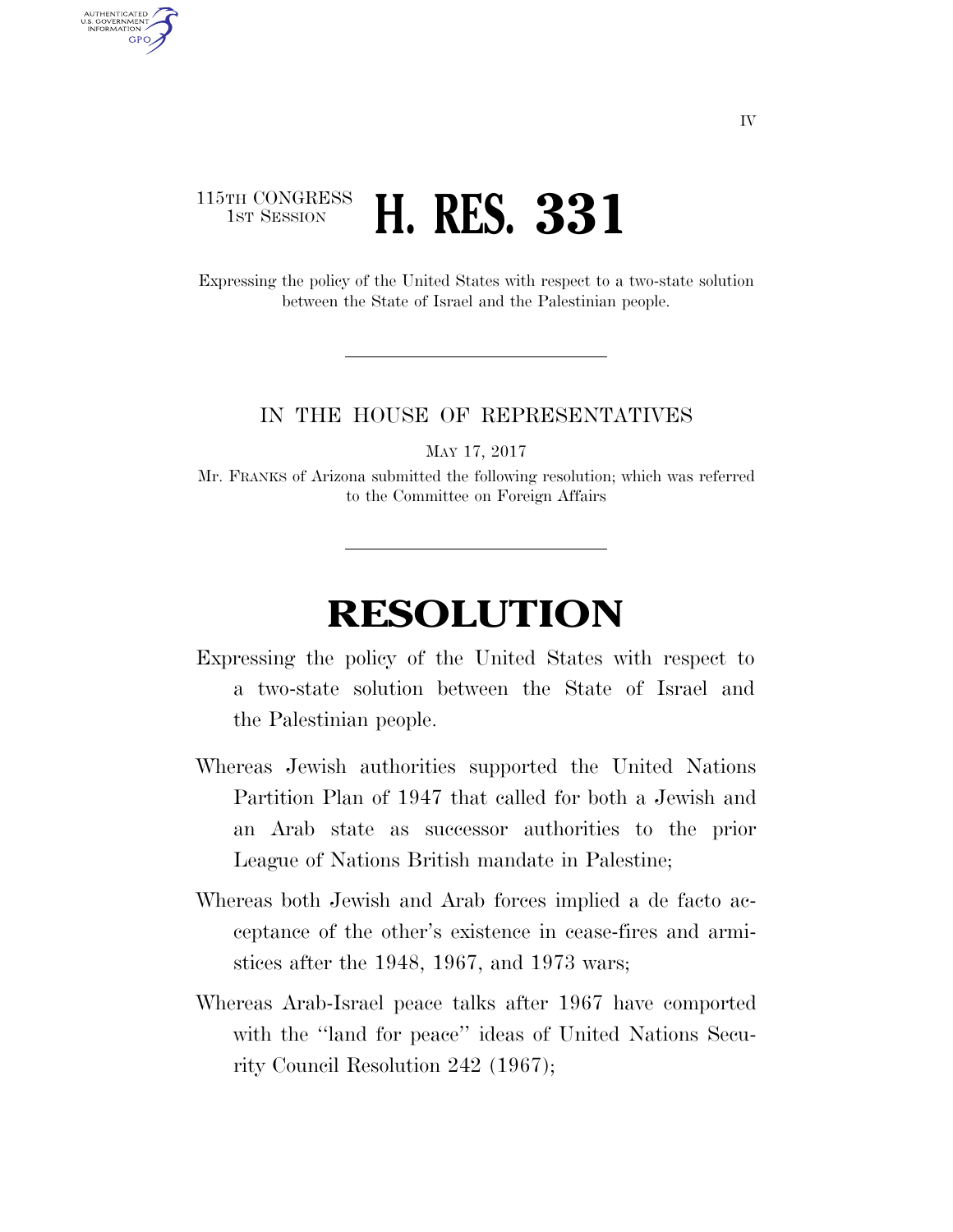- Whereas the Camp David Accords between Israel and Egypt in 1978 foresaw a transitional arrangement for self-governance in the West Bank and Gaza pending negotiations between Israel, Egypt, Jordan, and Palestinian representatives on the territories' final status;
- Whereas in 1988, Palestine Liberation Organization (PLO) Chairman Yasser Arafat made statements appearing to contemplate the establishment of a Palestinian state alongside Israel;
- Whereas the 1993 Israel-PLO Declaration of Principles, or Oslo Accords, anticipated a transitional Palestinian limited self-rule in the West Bank and Gaza pending finalstatus negotiations, and following this declaration the PLO expressed its recognition of Israel's right to exist;
- Whereas in January 2001, President Clinton said ''I think there can be no genuine resolution to the conflict without a sovereign, viable, Palestinian state that accommodates Israelis' security requirements and the demographic realities.'';
- Whereas in 2002, President George W. Bush said ''My vision is two states, living side by side in peace and security.'';
- Whereas in 2009, Israeli Prime Minister Netanyahu said that if Israel received an acceptable ''guarantee regarding demilitarization and Israel's security needs, and if the Palestinians recognize Israel as the state of the Jewish people, then we will be ready in a future peace agreement to reach a solution where a demilitarized Palestinian state exists alongside the Jewish state'';
- Whereas a poll taken in December 2016 and released in February 2017 indicated 54.7 percent of Israelis, 49.9 per-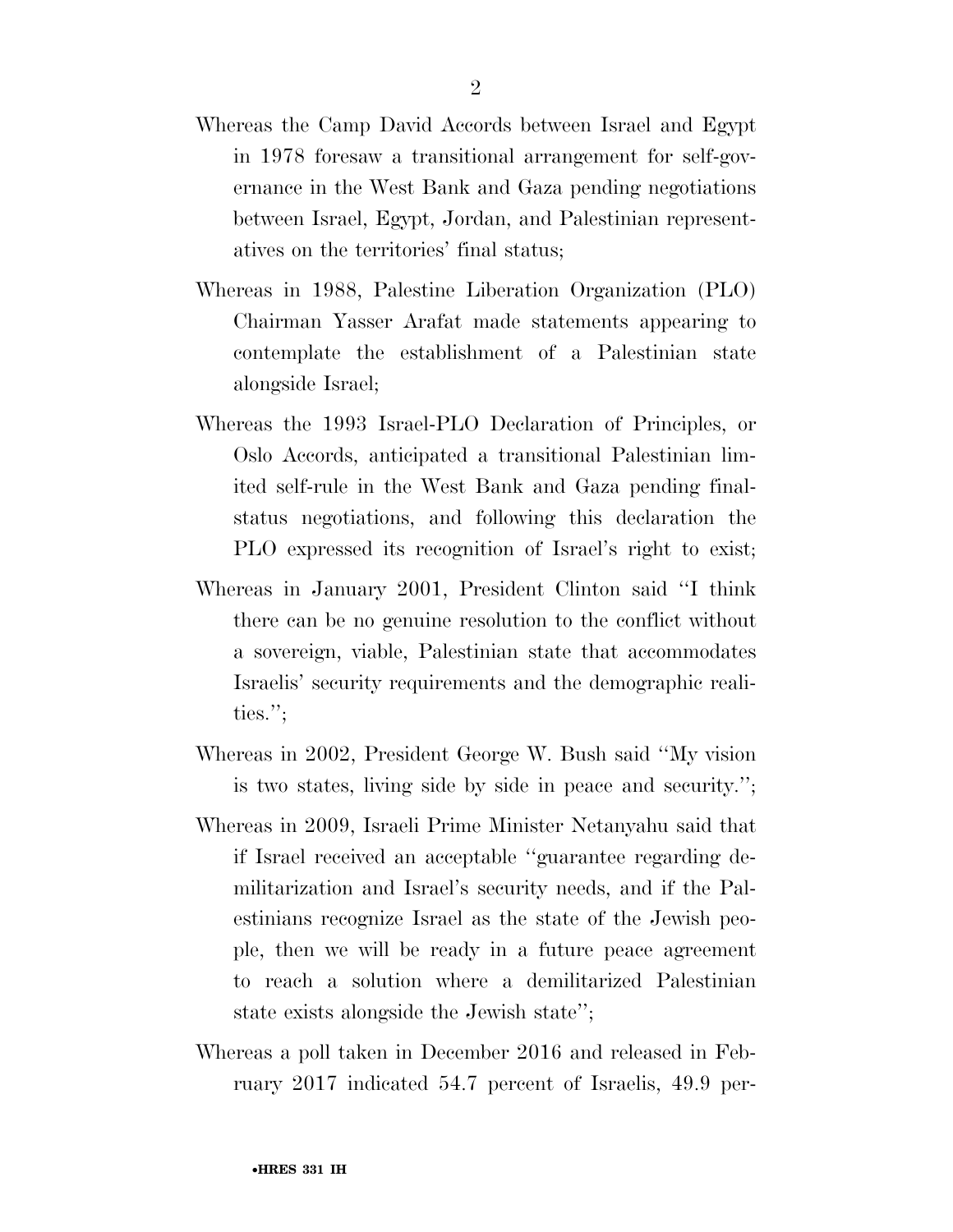cent of Israeli Jews, and 44.3 percent of Palestinians support a two-state solution;

- Whereas on July 30, 2012, Fatah official Nabil Shaath stated that the Palestinian Authority government to be headed by Mahmoud Abbas ''need not recognize Israel'';
- Whereas on November 26, 2014, Mahmoud Abbas stated that Palestine ''will never recognize the Jewishness of the state of Israel'';
- Whereas on February 13, 2017, Hamas elected Yehiya Sinwar, a known criminal who is on record as stating that Israel has no right to exist;
- Whereas in their joint press conference on February 15, 2017, President Trump and Prime Minister Netanyahu expressed that the ''recognition of the Jewish state and Israel's security needs'' is a key prerequisite to peace; and
- Whereas stonewalling on the Palestinian side is perceived by President Trump and others as unproductive such that President Trump on February 15, 2017, said "I'm looking at two-state and one-state, and I like the one that both parties like. I'm very happy with the one that both parties like. I can live with either one.'': Now, therefore, be it
	- 1 *Resolved,* That it is the policy of the United States—
- 2 (1) to oppose a two-state solution between the 3 State of Israel and the Palestinian people if either 4 party refuses to recognize the other party's right to 5 exist; and